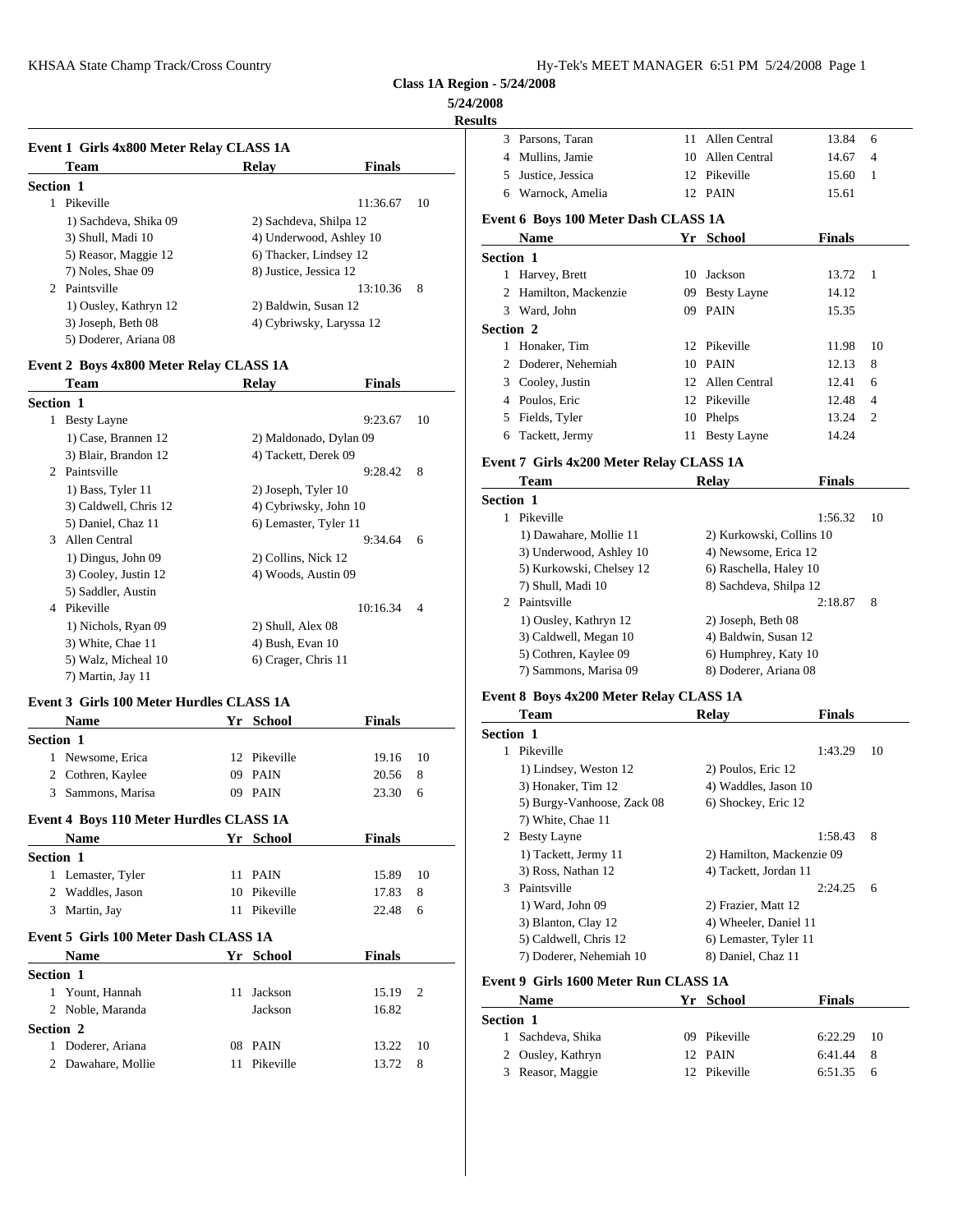**Class 1A Region - 5/24/2008**

### **5/24/2008**

**Results**

| Section 1 (Event 9 Girls 1600 Meter Run CLASS 1A) |    |                    |               |                |                          |
|---------------------------------------------------|----|--------------------|---------------|----------------|--------------------------|
| <b>Name</b>                                       |    | Yr School          | <b>Finals</b> |                | Event 13 G<br><b>Nam</b> |
| Joseph, Beth<br>4                                 |    | 08 PAIN            | 8:20.83       | $\overline{4}$ | <b>Section 1</b>         |
| Event 10 Boys 1600 Meter Run CLASS 1A             |    |                    |               |                | Dode                     |
| <b>Name</b>                                       | Yr | School             | <b>Finals</b> |                | Under<br>2               |
| <b>Section 1</b>                                  |    |                    |               |                | 3 Cybri                  |
| 1 Cybriwsky, John                                 |    | 10 PAIN            | 5:10.68       | 10             | Youn<br>4                |
| Woods, Austin<br>2                                | 09 | Allen Central      | 5:19.60       | 8              | 5 Bilite                 |
| Jensen, Kyle<br>3                                 |    | 12 Hazard          | 5:33.20       | 6              | 6 Franc                  |
| Joseph, Tyler<br>4                                |    | 10 PAIN            | 5:50.21       | $\overline{4}$ | Event 14 B               |
| Nichols, Ryan<br>5                                | 09 | Pikeville          | 5:51.56       | 2              | <b>Nam</b>               |
| Tackett, Derek<br>6                               | 09 | <b>Besty Layne</b> | 6:04.08       | -1             |                          |
| Shull, Alex                                       | 08 | Pikeville          | 6:05.71       |                | Section 1<br>Dode        |

## **Event 11 Girls 4x100 Meter Relay CLASS 1A**

|                  | <b>Team</b>              | <b>Relay</b>            | <b>Finals</b> |    | 3          | Walz,      |
|------------------|--------------------------|-------------------------|---------------|----|------------|------------|
| <b>Section 1</b> |                          |                         |               |    | 4          | Shock      |
| 1.               | Pikeville                |                         | 54.30         | 10 | 5.         | Blair,     |
|                  | 1) Kurkowski, Collins 10 | 2) Dawahare, Mollie 11  |               |    | 6          | Coole      |
|                  | 3) Newsome, Erica 12     | 4) Raschella, Haley 10  |               |    | 7          | Hami       |
|                  | 5) Kurkowski, Chelsey 12 | 6) Underwood, Ashley 10 |               |    |            |            |
|                  | 7) Justice, Jessica 12   | 8) Little, Seira 10     |               |    | Event 15 G |            |
| $2^{\circ}$      | Allen Central            |                         | 56.58         | 8  |            | <b>Nam</b> |
|                  | 1) Mullins, Jamie 10     | 2) Parsons, Taran 11    |               |    | Section 1  |            |
|                  | 3) Biliter, Kim 12       | 4) Toole, Jessica 10    |               |    |            | 1 News     |
|                  | 5) Dingus, Elizabeth 12  |                         |               |    | 2          | Shull,     |
| $\mathcal{F}$    | Paintsville              |                         | 1:01.18       | 6  | 3          | Cothr      |
|                  | 1) Caldwell, Megan 10    | 2) Warnock, Amelia 12   |               |    | 4          | Samn       |
|                  | 3) Humphrey, Katy 10     | 4) Joseph, Beth 08      |               |    |            |            |
|                  | 5) Sammons, Marisa 09    | 6) Cothren, Kaylee 09   |               |    | Event 16 B |            |
|                  | 7) Doderer, Ariana 08    |                         |               |    |            | <b>Nam</b> |

#### **Event 12 Boys 4x100 Meter Relay CLASS 1A**

|                       | Team                      | Finals<br>Relay            |       |                | $\overline{c}$   | Wadd       |
|-----------------------|---------------------------|----------------------------|-------|----------------|------------------|------------|
| <b>Section 1</b>      |                           |                            |       |                | 3                | Collir     |
|                       | 1 Pikeville               |                            | 48.03 | 10             | 4                | Marti      |
|                       | 1) Lindsey, Weston 12     | 2) Honaker, Tim 12         |       |                | 5                | Danie      |
|                       | 3) Poulos, Eric 12        | 4) Burgy-Vanhoose, Zack 08 |       |                |                  |            |
|                       | 5) Shockey, Eric 12       | 6) White, Chae 11          |       |                | Event 17 G       |            |
|                       | 7) Walz, Micheal 10       |                            |       |                |                  | <b>Nam</b> |
| $\mathcal{D}_{\cdot}$ | Allen Central             |                            | 51.55 | 8              | <b>Section 1</b> |            |
|                       | 1) Dingus, John 09        | 2) Collins, Nick 12        |       |                |                  | Dode       |
|                       | 3) Woods, Austin 09       | 4) Cooley, Justin 12       |       |                |                  | 2 Cybri    |
|                       | 5) Saddler, Austin        |                            |       |                | 3                | Sacho      |
| 3                     | <b>Besty Layne</b>        |                            | 54.14 | 6              | 4                | Sexto      |
|                       | 1) Hamilton, Mackenzie 09 | 2) Ross, Nathan 12         |       |                | 5                | Reasc      |
|                       | 3) Tackett, Jermy 11      | 4) Tackett, Jordan 11      |       |                |                  |            |
| 4                     | Paintsville               | 1:02.00                    |       | $\overline{4}$ | Event 18 B       |            |
|                       | 1) Ward, John 09          | 2) Frazier, Matt 12        |       |                |                  | <b>Nam</b> |
|                       | 3) Blanton, Clay 12       | 4) Wheeler, Daniel 11      |       |                | Section 1        |            |
|                       | 5) Doderer, Nehemiah 10   | 6) Caldwell, Chris 12      |       |                |                  | Case,      |
|                       | 7) Bass, Tyler 11         | 8) Lemaster, Tyler 11      |       |                |                  | White      |
|                       |                           |                            |       |                |                  |            |

|                  | Event 13 Girls 400 Meter Dash CLASS 1A    |    |                  |               |                |
|------------------|-------------------------------------------|----|------------------|---------------|----------------|
|                  | <b>Name</b>                               |    | Yr School        | <b>Finals</b> |                |
| <b>Section 1</b> |                                           |    |                  |               |                |
|                  | 1 Doderer, Ariana                         |    | 08 PAIN          | 1:02.42       | 10             |
|                  | 2 Underwood, Ashley                       |    | 10 Pikeville     | 1:07.13       | 8              |
|                  | 3 Cybriwsky, Laryssa                      |    | 12 PAIN          | 1:09.37       | 6              |
|                  | 4 Yount, Hannah                           |    | 11 Jackson       | 1:13.14       | 4              |
|                  | 5 Biliter, Kim                            |    | 12 Allen Central | 1:17.23       | 2              |
|                  | 6 Francisco, Lesley                       |    | 10 Pikeville     | 1:19.70       | 1              |
|                  | Event 14 Boys 400 Meter Dash CLASS 1A     |    |                  |               |                |
|                  | <b>Name</b>                               |    | Yr School        | <b>Finals</b> |                |
| <b>Section 1</b> |                                           |    |                  |               |                |
|                  | 1 Doderer, Nehemiah                       |    | 10 PAIN          | 55.63         | 10             |
|                  | 2 Bass, Tyler                             |    | 11 PAIN          | 58.26         | 8              |
|                  | 3 Walz, Micheal                           |    | 10 Pikeville     | 58.84         | 6              |
|                  | 4 Shockey, Eric                           |    | 12 Pikeville     | 59.23         | $\overline{4}$ |
|                  | 5 Blair, Brandon                          |    | 12 Besty Layne   | 1:00.20       | 2              |
|                  | 6 Cooley, Justin                          |    | 12 Allen Central | 1:03.48       | 1              |
|                  | 7 Hamilton, Mackenzie                     |    |                  | 1:07.70       |                |
|                  |                                           |    | 09 Besty Layne   |               |                |
|                  | Event 15 Girls 300 Meter Hurdles CLASS 1A |    |                  |               |                |
|                  | <b>Name</b>                               |    | Yr School        | Finals        |                |
| <b>Section 1</b> |                                           |    |                  |               |                |
|                  | 1 Newsome, Erica                          |    | 12 Pikeville     | 52.45         | 10             |
|                  | 2 Shull, Madi                             |    | 10 Pikeville     | 56.68         | 8              |
|                  | 3 Cothren, Kaylee                         |    | 09 PAIN          | 1:00.62       | 6              |
|                  | 4 Sammons, Marisa                         |    | 09 PAIN          | 1:06.00       | 4              |
|                  | Event 16 Boys 300 Meter Hurdles CLASS 1A  |    |                  |               |                |
|                  | <b>Name</b>                               |    | Yr School        | Finals        |                |
| <b>Section 1</b> |                                           |    |                  |               |                |
|                  | 1 Lemaster, Tyler                         |    | 11 PAIN          | 43.65         | 10             |
|                  | 2 Waddles, Jason                          |    | 10 Pikeville     | 45.72         | 8              |
|                  | 3 Collins, Nick                           |    | 12 Allen Central | 52.84         | 6              |
|                  | 4 Martin, Jay                             |    | 11 Pikeville     | 54.24         | 4              |
|                  | 5 Daniel, Chaz                            |    | 11 PAIN          | 59.83         | 2              |
|                  |                                           |    |                  |               |                |
|                  | Event 17 Girls 800 Meter Run CLASS 1A     |    |                  |               |                |
|                  | Name                                      |    | Yr School        | <b>Finals</b> |                |
| Section 1        |                                           |    |                  |               |                |
|                  | 1 Doderer, Ariana                         |    | 08 PAIN          | 2:42.92       | 10             |
|                  | 2 Cybriwsky, Laryssa                      |    | 12 PAIN          | 2:45.26       | 8              |
| 3                | Sachdeva, Shilpa                          |    | 12 Pikeville     | 2:55.68       | 6              |
|                  | 4 Sexton, Katelyn                         |    | 09 Jenkins       | 2:58.71       | 4              |
|                  | 5 Reasor, Maggie                          |    | 12 Pikeville     | 3:22.04       | 2              |
|                  | Event 18 Boys 800 Meter Run CLASS 1A      |    |                  |               |                |
|                  | Name                                      |    | Yr School        | <b>Finals</b> |                |
| <b>Section 1</b> |                                           |    |                  |               |                |
|                  | 1 Case, Brannen                           |    | 12 Besty Layne   | 2:21.15       | 10             |
|                  | 2 White, Chae                             |    | 11 Pikeville     | 2:30.69       | 8              |
|                  | 3 Bass, Tyler                             | 11 | PAIN             | 2:36.14       | 6              |
| 4                | Joseph, Tyler                             |    | 10 PAIN          | 2:36.75       | 4              |
| 5                | Nichols, Ryan                             |    | 09 Pikeville     | 2:41.73       | 2              |
|                  |                                           |    |                  |               |                |